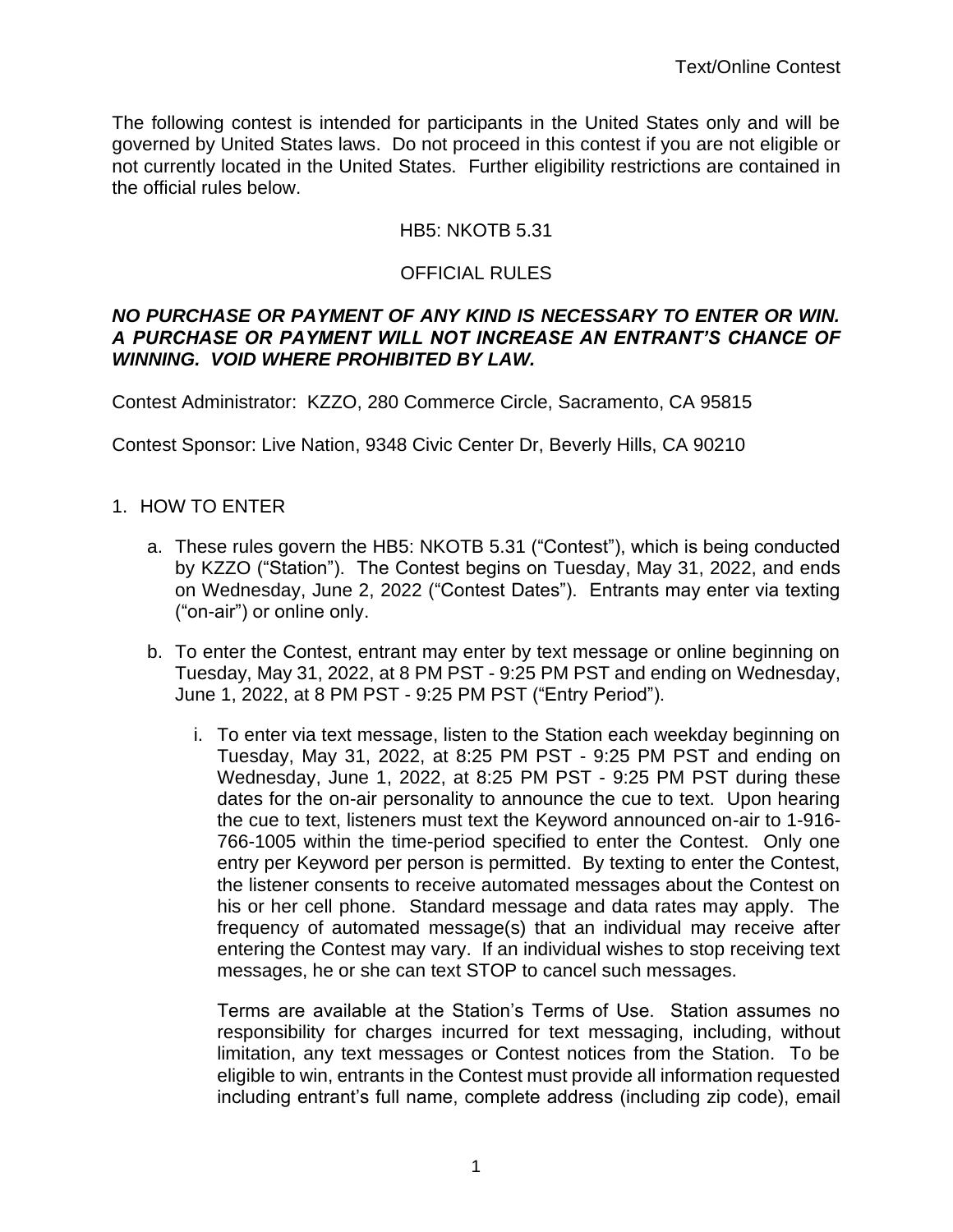address, day and evening phone numbers, and date of birth to verify eligibility. P.O. Boxes are not permitted as addresses.

- ii. To enter the Contest online, visit now100fm.com and follow the links and instructions, include the short code 1-916-766-1005, the Keyword announced on-air on the Station, and complete and submit the online entry form during the Entry Period outlined above. Online entrants are subject to all notices posted online including but not limited to the Station's Privacy Policy. Only one (1) entry per Keyword per person is permitted. Multiple participants are not permitted to share the same email address. P.O. Boxes are not permitted as addresses. Entries submitted may not be acknowledged or returned. Proof of submission of an entry shall not be deemed proof of receipt by the Contest Administrator. Online entrants will also be required to listen to the Station during the times listed above for the Keyword and short code and must submit them in the online entry form.
- c. Due to delays in the online streaming of the Station's broadcast signal, listeners to the online stream may not be able to participate in, or may be disadvantaged in participating in, the Contest. Entrants should not rely on streamed broadcasts and are encouraged to listen to the Station on-air versus online. The Station is not responsible for any disadvantages or losses that result from online streaming delays of any nature, nor is station otherwise responsible for any delays in online streaming.
- d. Entrants may be provided with an opportunity to opt-in for membership/participation as part of the entry process, but membership/participation is not required to enter the contest.
- e. Only one (1) entry per person is permitted regardless of the method of entry. There will be up to a total of two (2) winner(s) selected in the Contest.
- f. All text message and online entries must be received by the end of the Entry Period.

# 2. ELIGIBILITY RESTRICTIONS

- a. The Contest is open to all persons who are legal U.S. residents of the state of California, eighteen (18) years of age or older, and who reside in the Sacramento Metropolitan area as defined by Nielsen; this includes Yolo, Sacramento, Sutter, Nevada, Placer, and El Dorado Counties. Void where prohibited or restricted by law.
- b. The following individuals are NOT eligible to enter Station contests at any time, even if such individuals meet the age and residency requirements above: (1) Any employees (i.e., full-time, part-time and/or temporary employees) of the Station, Bonneville International Corporation, other area radio stations, Contest Sponsor, of any advertising and promotion agencies, and/or of the respective parent entities, subsidiaries, affiliated companies of each; (2) Any immediate family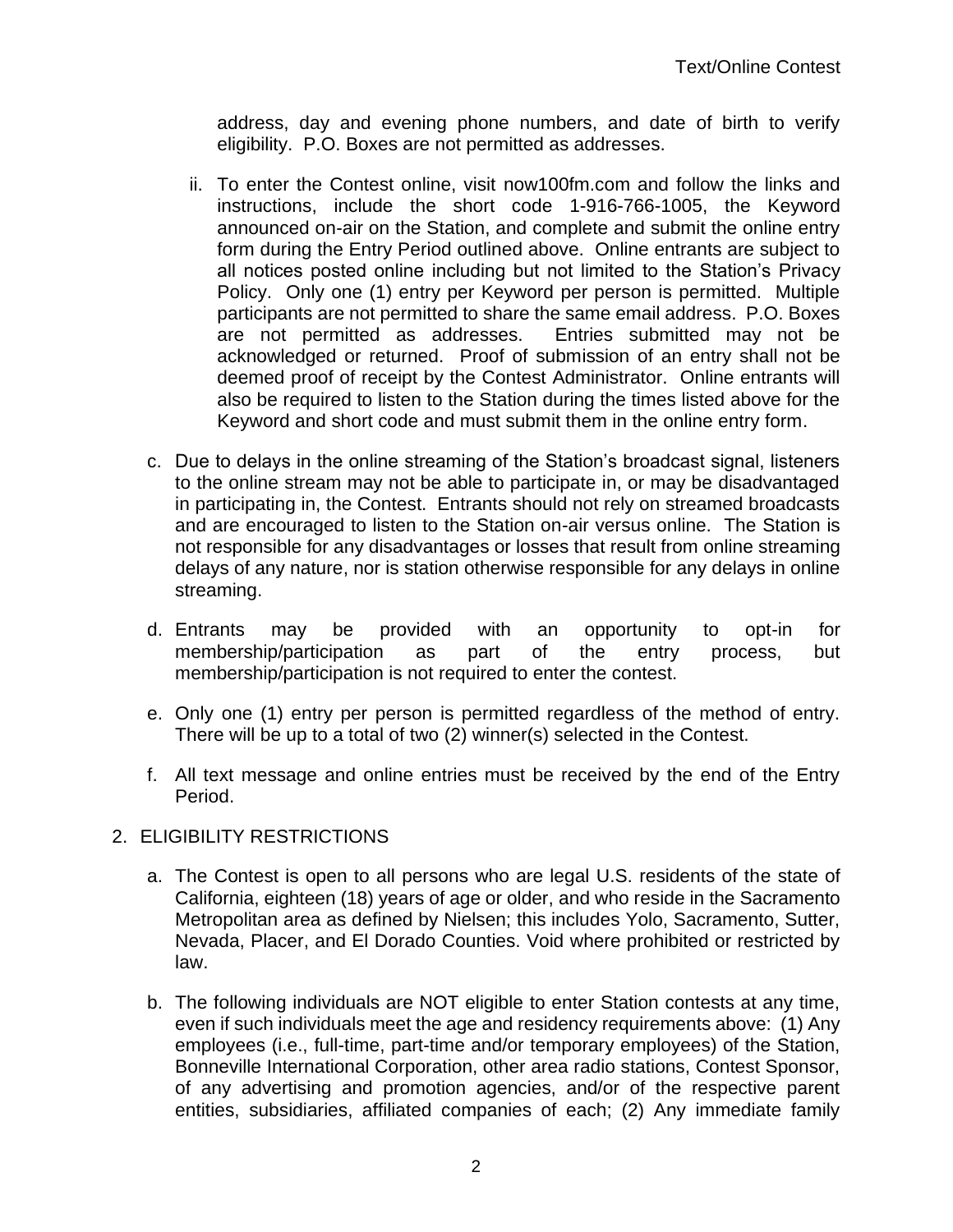members of such employees, including without limitation current and/or exspouses, parents, grandparents, children, grandchildren, siblings, in-laws, and/or steps in any of the foregoing categories; and (3) Any other individual legally residing in the same household (i.e., at the same address) of such employees, including without limitation roommates, housemates, significant others, and partners.

- c. Unless the Station otherwise specifies, persons who have previously won a prize (cash, services, merchandise) from a contest or Station event from any of the Bonneville International Radio Stations are subject to the following restrictions: Persons who have won a prize valued up to \$100 in the thirty (30) days prior to entering the current contest are not eligible to participate. Persons who have won a prize valued between \$101 and \$499 in the ninety (90) days prior to entering the current contest are not eligible to participate. Persons who have won a prize valued between \$500 and \$999 in the six (6) months prior to entering the current contest are not eligible to participate. Persons who have won a prize valued at \$1,000 or more in the twelve (12) months prior to entering the current contest are not eligible to participate. These restrictions also apply to immediate household members of contest or prize winners.
- d. To claim a prize, the winner(s) must provide valid government-issued photo identification and provide their complete address, date of birth and phone number, and Social Security Number.
- e. Entrants are required to provide truthful information and the Station will reject and delete any entry that it discovers to be false or fraudulent. The Station will disqualify any entrant who does not meet the eligibility requirements and will also delete any entry as required by law.
- f. This Contest is subject to all applicable federal, state, and local laws and regulations. By participating, entrant agrees to comply with these Official Rules and the decisions of the Station, which are final and binding in all respects.

# 3. PRIZES

a. Two (2) prizes will be awarded. Each prize consists of one (1) ticket for the winner and one (1) ticket for their guest to see New Kids On The Block at Golden 1 Center [500 David J Stern Walk, Sacramento, CA 95814] on June 2, 2022. The Approximate Retail Value ("ARV") of the prize(s) is \$52. Transportation costs are excluded in the given price. The winner(s) will be solely responsible for all taxes and all other fees and expenses not specified herein associated with the receipt and use of the prize(s). The prize is valid only on the date(s) printed on the prize, and they are not refundable or transferable, may not be sold to a third party, and may not be substituted or exchanged for cash or credit at any time, nor will they be replaced if lost or stolen. If a prize-related event is unable to take place as scheduled, for reasons such as cancellation, preemption, postponement, or unavailability, including for weather, or for any reason beyond the control of the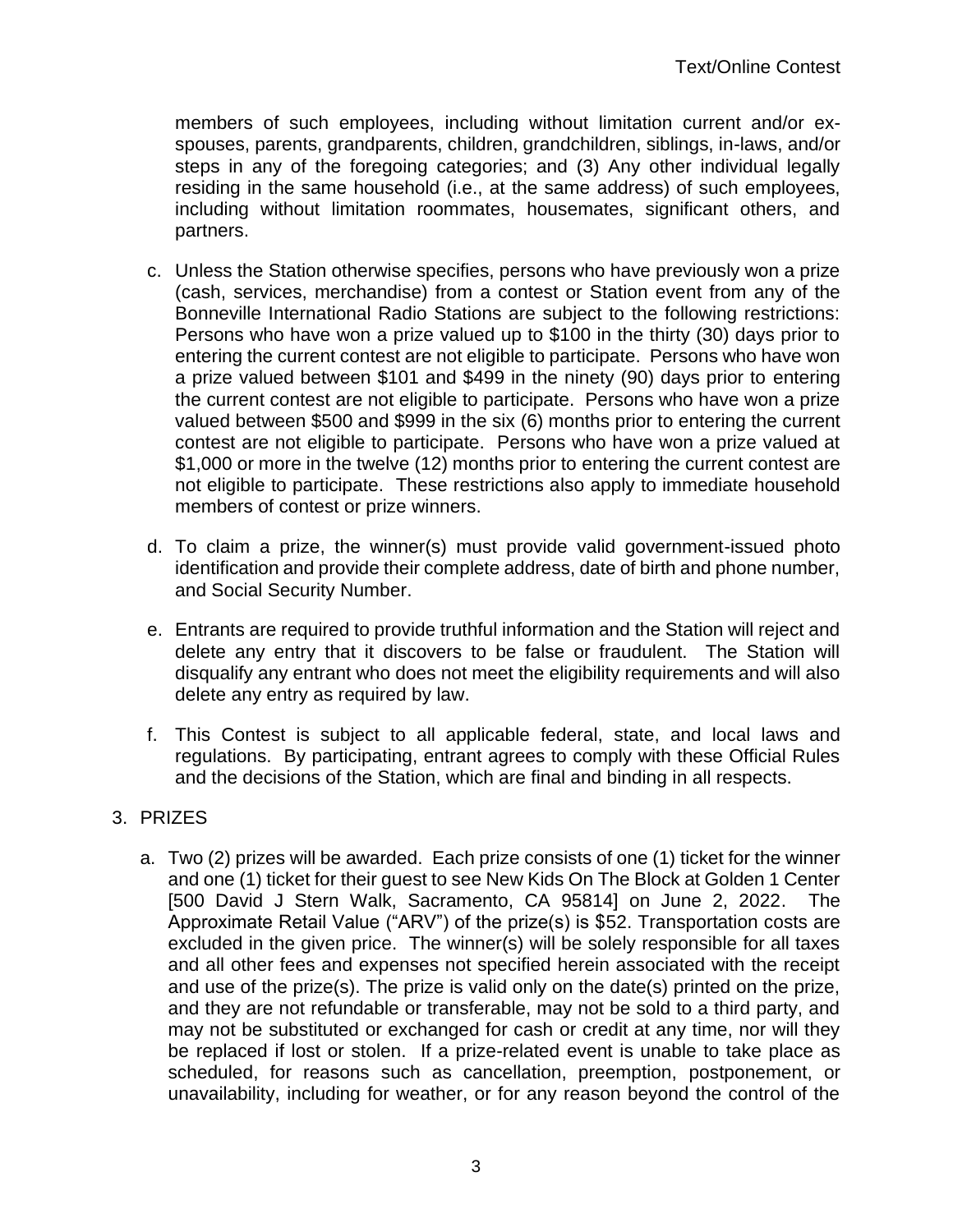Station or Contest Administrator or Sponsor, their sole responsibility to the winner(s) will be to award the remaining available elements of the prize(s) and no substitution or compensation will be provided for the unawarded elements of the prize(s). The Station, in its sole discretion, reserves the right to deny entry to or to remove the winner(s) and/or guest(s) if either engages in disruptive behavior or in a manner with intent to annoy, abuse, threaten or harass any other person at the prize related event(s).

- b. All sales, prizes and other taxes, gratuities and any other incidentals associated with the prizes are the sole responsibility of the prizewinner(s). Prizes are not transferable or exchangeable and may not be substituted, except by sponsors for reasons of unavailability, in which case, a prize of equal or greater value will be awarded. The Station assumes no responsibility or liability for damages, loss, or injury resulting from acceptance or use of the prize. The Station is not responsible for replacing prizes in the event of show/prize cancellations as a result of weather, or promoter, or performer actions. The Station reserves the right, in its sole discretion, to cancel or suspend the Contest should a virus, bug, computer, or other problem beyond the control of the Station corrupt the administration, security, or proper execution of the Contest, or the Internet portion of the Contest. Decisions of the Station are final.
- c. If due to a printing, production or other error, more prizes are claimed than are intended to be awarded for any prize level, the intended prizes will be awarded in a random drawing from among all verified and validated prize claims received for that prize level. In no event will more than the stated number of prizes be awarded.
- d. All prizes are awarded "as is" and the station does not make (and is not responsible for) any representations, guarantees, or warranties of any kind, express or implied, in fact or in law, relating to any prize (including, without limitation, any implied warranty of merchantability or fitness for a particular purpose), and all such warranties are hereby disclaimed.

# 4. WINNER SELECTION AND NOTIFICATION

- a. Decisions of the Station management with respect to the Contest are final.
- b. Two (2) prizewinner(s) will be selected in the Contest during the following periods of time ("Drawing Periods")
	- One (1) prize winner will be selected on Wednesday, June 1, 2022, at approximately 10 AM PST in a random drawing of all eligible text and online entries received between 8 PM PST - 9:25 PM PST on Tuesday, May 31, 2022.
	- One (1) prize winner will be selected on Thursday, June 2, 2022, at approximately 10 AM PST in a random drawing of all eligible text and online entries received between 8 PM PST - 9:25 PM PST on Wednesday, June 1, 2022.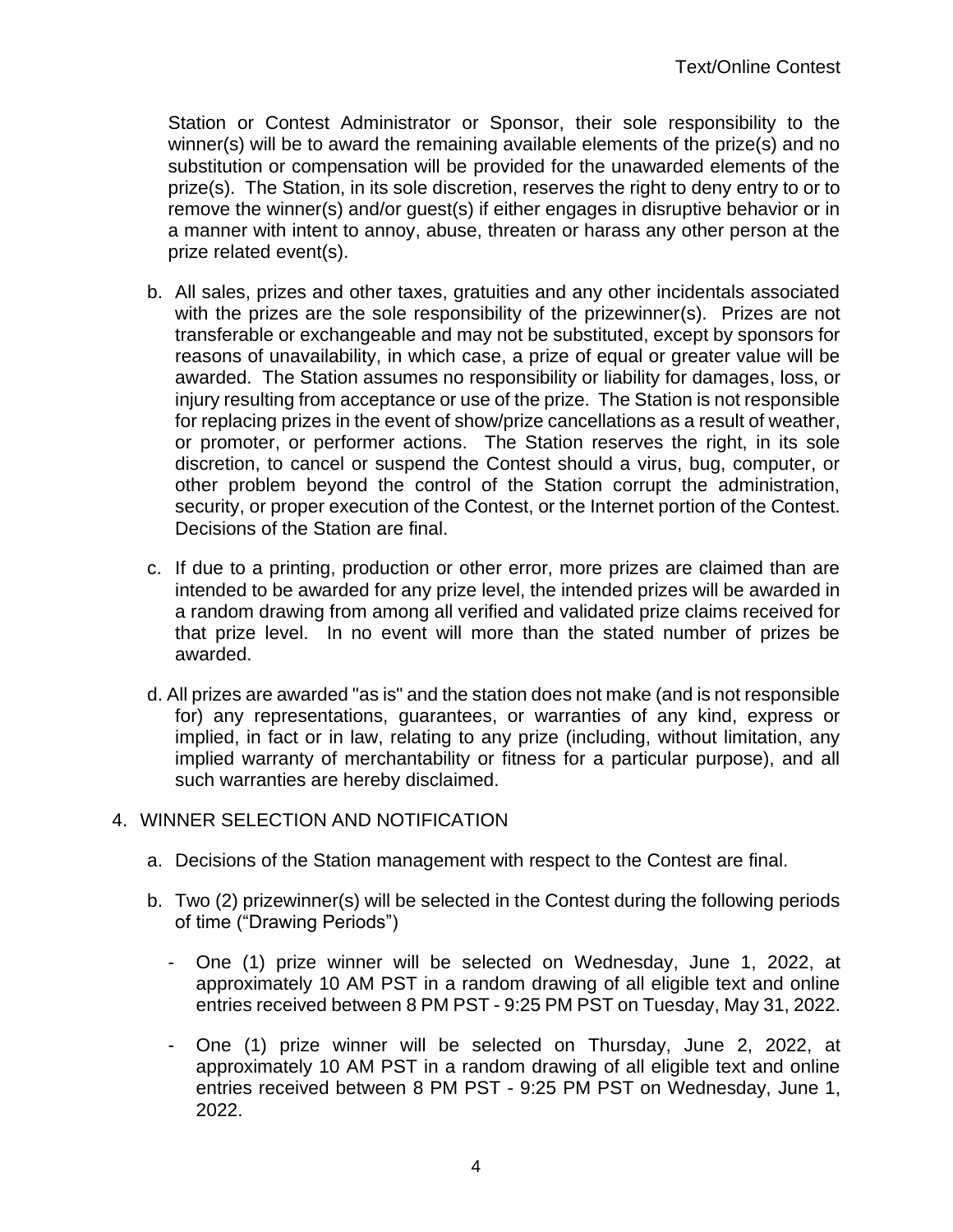- d. Odds of winning depend upon the number of eligible text message or online entries received with the correct Keyword during the applicable Drawing Period.
- e. Entries are specific to each designated Drawing Period and will not be included in subsequent drawings.
- f. Winners must listen to the Station to win but do not need to be present to win. All prizes must be picked up or claimed within THIRTY (30) days of winning, as directed by the Station, including in-person, if public health conditions permit, at the office of the Station located at 280 Commerce Circle, Sacramento 95815 between regular business hours of 8:30 a.m.PST 5:30 p.m. PST, Monday through Friday. If public health conditions do not permit a Winner to claim the prize in person within THIRTY (30) days, the Station will coordinate with the Winner to confirm Winner's identity remotely and to deliver the prize by mail or other means of delivery. If a Winner has a prize shipped, the Winner will be required to sign a release that the Station and any Released Parties (defined below) are not responsibility if the prize is late, lost, stolen, misdirected, undeliverable, or damaged during shipping. In such cases, there is no purchase necessary to enter or win, except for reasonable postage and handling fees the amount of which shall not exceed \$1.50 plus the actual cost of postage to ship the prize.
- g. Potential winner(s) will be notified of winning by telephone at the time of the drawing. Prize(s) will be awarded only upon confirmation of eligibility and completion of all requisite releases. Upon notification or notification attempt, the potential winner(s) will be required to respond to such notification attempt and must execute and return, along with the guest(s) of the winner(s), an IRS Form W-9, affidavit of acceptance, eligibility, liability, publicity release, and if applicable, Contest Sponsor liability release forms within thirty (30) days of such notification or notification attempt or prize(s) will be forfeited. If a winner has not reached the age of majority in his/her state of residence, the prize(s) will be awarded in the name of his/her parent or legal guardian. If a potential winner(s) is deemed ineligible for any reason, cannot be contacted, fails to sign, and return the fully executed affidavit of eligibility and/or liability/publicity release within the required time period, or if a prize or prize notification is returned as undeliverable, the potential winner forfeits the prize(s). The Station or Contest Administrator or Sponsor is not responsible for any changes in an entrant or winner's email address, phone number, mailing address or other contact information.
- 5. CONDITIONS
	- a. Effective immediately, KZZO Promotions Department is temporarily closed for prize pick up until further notice to limit the spread of COVID-19. Please check back to this page and keep tuning into KZZO for further updates, and follow our social media accounts on Twitter, Facebook, and Instagram for the latest.
	- b. Any attempt by any entrant to obtain more than the stated number of entries by using multiple/different email addresses, identities, registrations and logins or any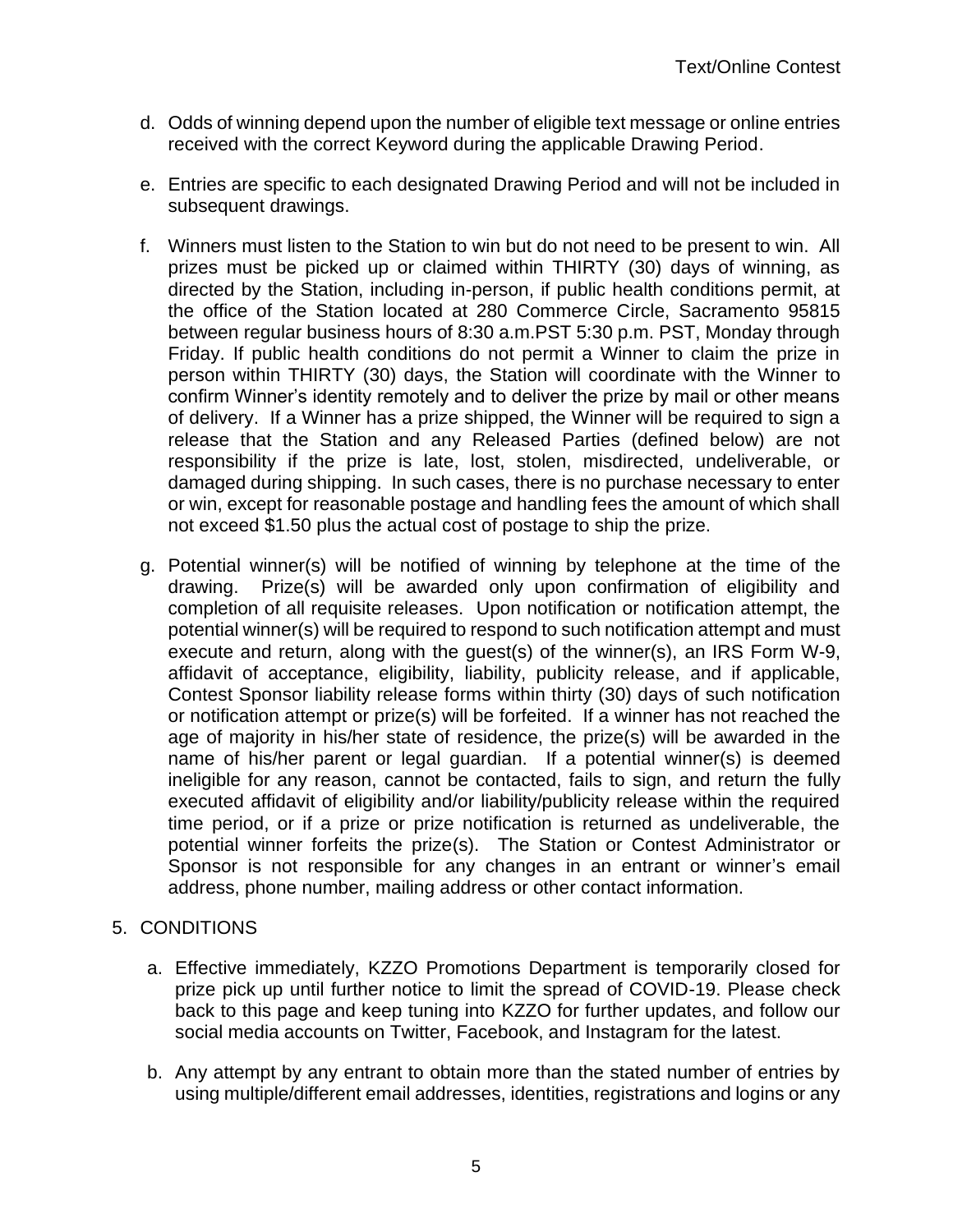other methods may void that entrant's entries and that entrant may be disqualified. The use of any device to automate multiple entries is prohibited. Any use of robotic, repetitive, automatic, programmed, or similar entry methods or agents (including, but not limited to, promotion entry services or proxies) will void all entries by that entrant at the Station's discretion. The Station's or its Contest Administrator's computer or telephone system is the official time keeping device for this Contest. In the event of a dispute, online entries will be deemed to have been submitted by the Authorized Account Holder. The "Authorized Account Holder" is the natural person who (i) is assigned to an email address by an internet access provider, online service provider, or other organization that is responsible for assigning email addresses for the domain associated with the submitted email address, or (ii) is assigned to the mobile telephone number by a telecommunications provider, or other organization that is responsible for assigning such numbers. The Station, in its sole discretion, reserves the right to disqualify any person who it believes is tampering with the entry process or the operation of the Contest. Failure to comply with the rules of the Contest may result in an entrant's disqualification and/or forfeiture of any prize or prizes. If the Station makes a good-faith determination that an entrant has cheated or committed fraudulent activity in connection with a Contest, the Station may disqualify that entrant from entering and/or winning this and any or all future Station-administered contests and seek damages to the fullest extent permitted by law.

- c. The Station reserves the right to modify these rules for clarification or equitable purposes without materially affecting the terms and conditions of the Contest, including, without limitation, the substitution of a prize(s) of equivalent value, which will become effective upon announcement. To the extent the Station makes material changes to the terms and conditions of the Contest, any such material changes will be broadcast on the Station and/or posted on its website: now100fm.com within twenty-four (24) hours of the change and periodically thereafter. If due to circumstances beyond the control of the Station, any competition or prize-related event or travel is delayed, rescheduled, postponed, or cancelled, the Station reserves the right, but does not have the obligation, to cancel, terminate, suspend, or modify the Contest and shall not be required to award a substitute prize(s). If any provision of these Official Rules is irrevocably inconsistent with any provision set forth on the Contest webpage, then the provision of these Official Rules will prevail but solely to the extent of the inconsistency.
- d. Calling the Station regarding the Contest constitutes permission for the Station to tape the caller's voice and use it on the air. All telephone calls during the Contest may be taped without further permission from the caller. By entering the Contest and/or acceptance of prize(s), all entrants consent to the use of their name, photograph, likeness, biography, voice, video, entry materials, prize information (if any), or any statements made for trade, publicity, advertising, or promotional purposes, in any and all media, now known or hereafter devised, including online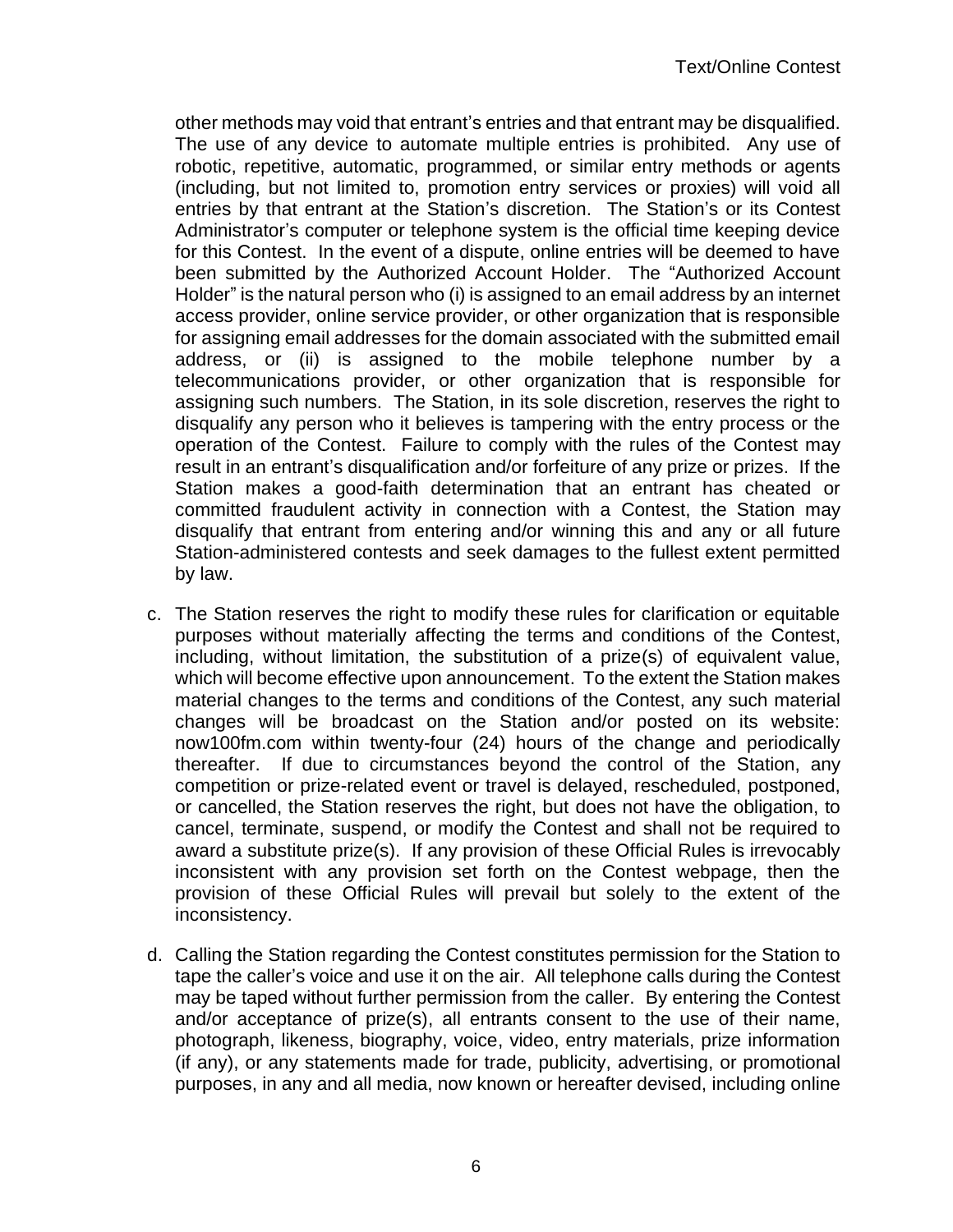announcements, without limitation and without compensation, except where prohibited by law.

- e. Each winner will be required to produce identification satisfactory to the Station. For example, winner(s) will be required to sign an IRS Form W-9, affidavit of eligibility and release, including a publicity release, as prepared by the Station prior to receiving their prize. Each winner will solely be responsible for any (federal, state, or local) taxes or fees that result from the receipt and/or use of their prize and may receive an IRS Form 1099-Misc for all prizes won from the Station in any calendar year where the aggregate value of all such prizes is \$600 or more. The Contest is void where prohibited by law. Failure to comply with the terms and conditions applicable to Contest entry, including without limitation submitting an incomplete or fraudulent entry, and/or failing to complete the entry process, will result in such Entry being disqualified from such Contest. Any individual(s) that is found to be, or suspected of, tampering with a Contest in any way, including without limitation by making a fraudulent entry, by engaging in any "deal-making" with or between other Contest entrants or third parties, by creating a public hazard, by cheating, by engaging in improper or illegal activity, by causing interference with or the destruction of property and/or utilized public safety resources will be disqualified from participating and/or winning any prize(s), as applicable, and may be banned from any future participation in any Contest as determined by Station at its sole discretion and on a case-by-case basis.
- f. Participation in a Contest and/or acceptance of prize(s) constitutes agreement by entrant and/or winner (and by winner's guest(s) if applicable) release, forever discharge, indemnify, and hold harmless Station, its affiliates, parents, assigns, successors, employees, participating Contest Sponsors, agents and all others connected with them and the Contest (the "Released Parties") from any and all liability, claims, actions, and damages sustained or incurred by participation in the said Contest, and the receipt and use of any prize(s) awarded (if any) through such Contest arising in any manner whatsoever, including but not limited to an act or omission, whether negligent, intentional or otherwise caused by Station, its affiliates, parents, assigns, successors, employees, sponsors, agents and all others connected with them and the Contest.
- g. The Released Parties are not responsible for (i) typographical or other errors in the printing, the offering, or the administration of the Contest or in the announcement of a prize; (ii) incorrect or inaccurate information, human error, failure, or omission; (iii) unauthorized human intervention; (iv) lost, stolen, mangled, misdirected, illegible, incomplete, or late entries; (v) entries not received due to difficulty accessing the internet, service outage or delays, computer difficulties, telephone service outages, delays, busy signals, poor signals or signal interference, accidental disconnection, equipment malfunctions, and any other technological failures; or (vi) any cancellations, delays, diversions, or substitutions or omissions by any transportation providers or any other persons or entities providing any services to Entrant(s) and/or winner(s) (and winner's guest(s) if applicable) including any results thereof such as changes in services or location